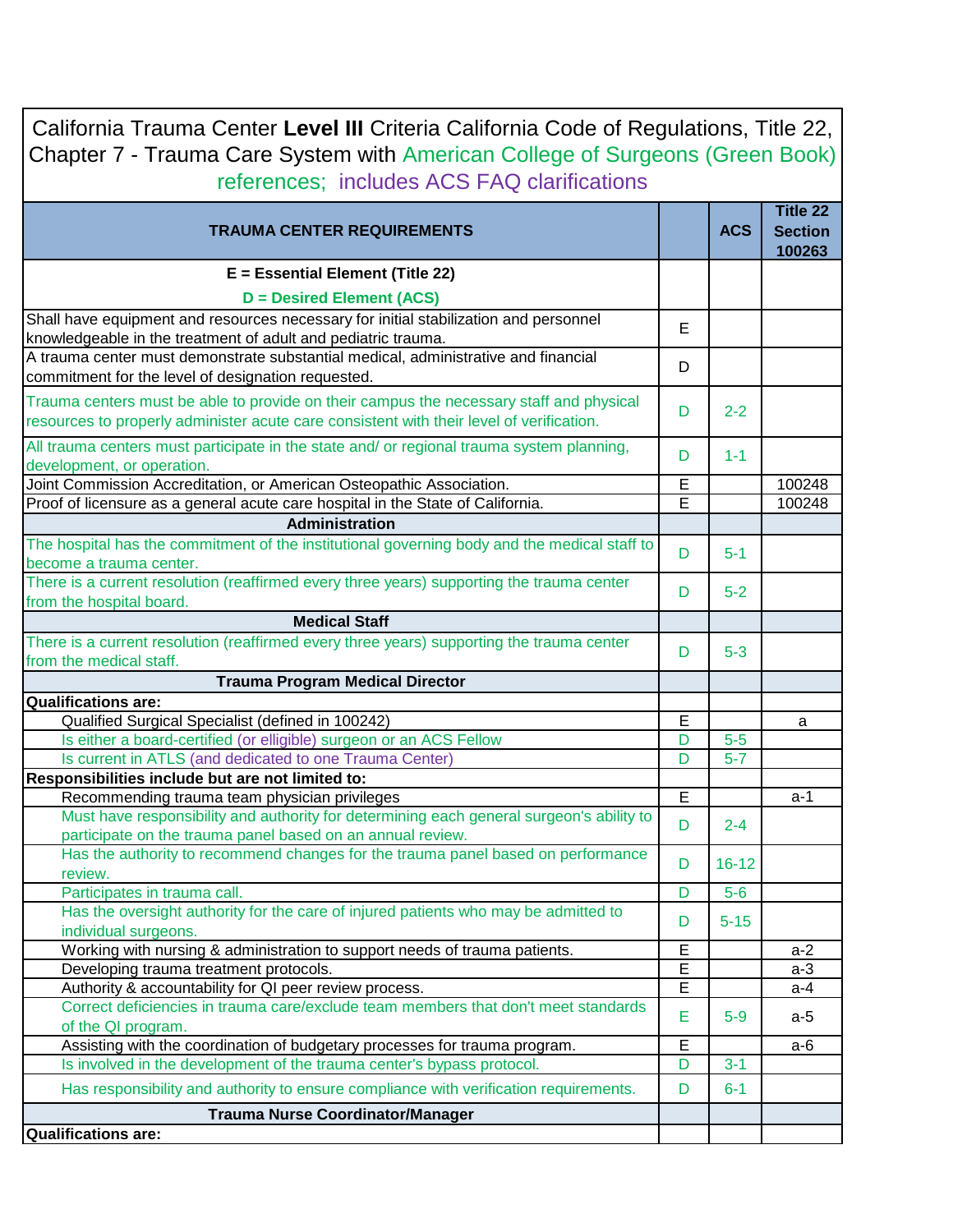| <b>TRAUMA CENTER REQUIREMENTS</b>                                                                                                                                                                                                                                      |   | <b>ACS</b> | Title 22<br><b>Section</b><br>100263 |
|------------------------------------------------------------------------------------------------------------------------------------------------------------------------------------------------------------------------------------------------------------------------|---|------------|--------------------------------------|
| Registered Nurse (does not need to be full time/dedicated)                                                                                                                                                                                                             | E |            | b                                    |
| Provide evidence of educational preparation, clinical expertise in care of adult &                                                                                                                                                                                     | E |            | b                                    |
| pediatric trauma patient, & administrative responsibilities.                                                                                                                                                                                                           |   |            |                                      |
| Responsibilities include but are not limited to:                                                                                                                                                                                                                       |   |            |                                      |
| Organizing services and systems necessary for multidisciplinary care.<br>Coordinating day-to-day clinical process & performance improvement of nursing and                                                                                                             | E |            | $b-1$                                |
| ancillary personnel.                                                                                                                                                                                                                                                   | E |            | $b-2$                                |
| Collaborating with trauma program medical director to carry out educational, clinical,                                                                                                                                                                                 |   |            |                                      |
| research, administrative and outreach activities of the trauma program.                                                                                                                                                                                                | E |            | $b-3$                                |
| <b>Trauma Service</b>                                                                                                                                                                                                                                                  |   |            |                                      |
| Implementation of requirements as specified & provide for coordination with the local EMS                                                                                                                                                                              |   |            |                                      |
| agency.                                                                                                                                                                                                                                                                | E |            | C                                    |
| <b>Trauma Team</b>                                                                                                                                                                                                                                                     |   |            |                                      |
| A multidisciplinary team responsible for the initial resuscitation and management of the                                                                                                                                                                               |   |            |                                      |
| trauma patient.                                                                                                                                                                                                                                                        | Е |            | h                                    |
| The core group is adequately defined by the Trauma Medical Director.                                                                                                                                                                                                   | D | $5 - 20$   |                                      |
| The criteria for a graded activation are clearly defined by the trauma center and                                                                                                                                                                                      |   |            |                                      |
| continuously evaluated by the Performance Improvement and Patient Safety (PIPS)                                                                                                                                                                                        | D | $5 - 10$   |                                      |
| program.                                                                                                                                                                                                                                                               |   |            |                                      |
| Responsibilities include but are not limited to:                                                                                                                                                                                                                       |   |            |                                      |
| Capability of providing prompt (defined in 100241) assessment, resuscitation &<br>stabilization of patient                                                                                                                                                             | E |            | d                                    |
| Ability to provide treatment or arrange for transportation to higher level trauma center                                                                                                                                                                               | E |            | е                                    |
| Surgeon will be in the ED upon patient arrival, with adequate notification from the field.<br>Maximum acceptable response time is 30 minutes tracked from patient arrival.                                                                                             | D | $2 - 7$    |                                      |
| Program must demonstrate surgeon's presence is in compliance at least 80% of the<br>time. Demonstration of the attending surgeon's prompt arrival for patients with<br>appropriate activation criteria must be monitored by the hospital's trauma PIPS<br>program      | D | $2 - 7$    |                                      |
| Trauma panel surgeon's must respond promptly to trauma activations, remain<br>knowledgeable in trauma care principles, whether treating patients locally or<br>transferring them to a center with more resources, and participate in performance<br>review activities. | D | $2 - 11$   |                                      |
| The core group takes 60% of the total trauma call hours each month.                                                                                                                                                                                                    | D | $5 - 21$   |                                      |
| SURGICAL DEPARTMENT(S), DIVISION(S), SERVICE(S), SECTION(S):                                                                                                                                                                                                           |   |            |                                      |
| Surgical commitment is essential for a properly functioning trauma center.                                                                                                                                                                                             | D | $2 - 1$    |                                      |
| Must have continuous general surgical coverage.                                                                                                                                                                                                                        | D | $2 - 10$   |                                      |
| There is a Trauma Director approved plan that determines which types and severity of                                                                                                                                                                                   |   |            |                                      |
| neurologic injury patients should remain at the facility when no neurosurgical coverage is                                                                                                                                                                             | D | $8 - 6$    |                                      |
| present.                                                                                                                                                                                                                                                               |   |            |                                      |
| NON-SURGICAL DEPARTMENT(S), DIVISION(S), SERVICE(S), SECTION(S):<br>An emergency department, division, service, or section staffed so that trauma patients are                                                                                                         |   |            |                                      |
| assured of immediate and appropriate initial care.                                                                                                                                                                                                                     | Е |            | f                                    |
| <b>QUALIFIED SURGICAL SPECIALIST(S):</b>                                                                                                                                                                                                                               |   |            |                                      |
| The roles of trauma surgeons are defined, agreed on, and approved by the director of                                                                                                                                                                                   | D | $7-5$      |                                      |
| trauma services.                                                                                                                                                                                                                                                       |   |            |                                      |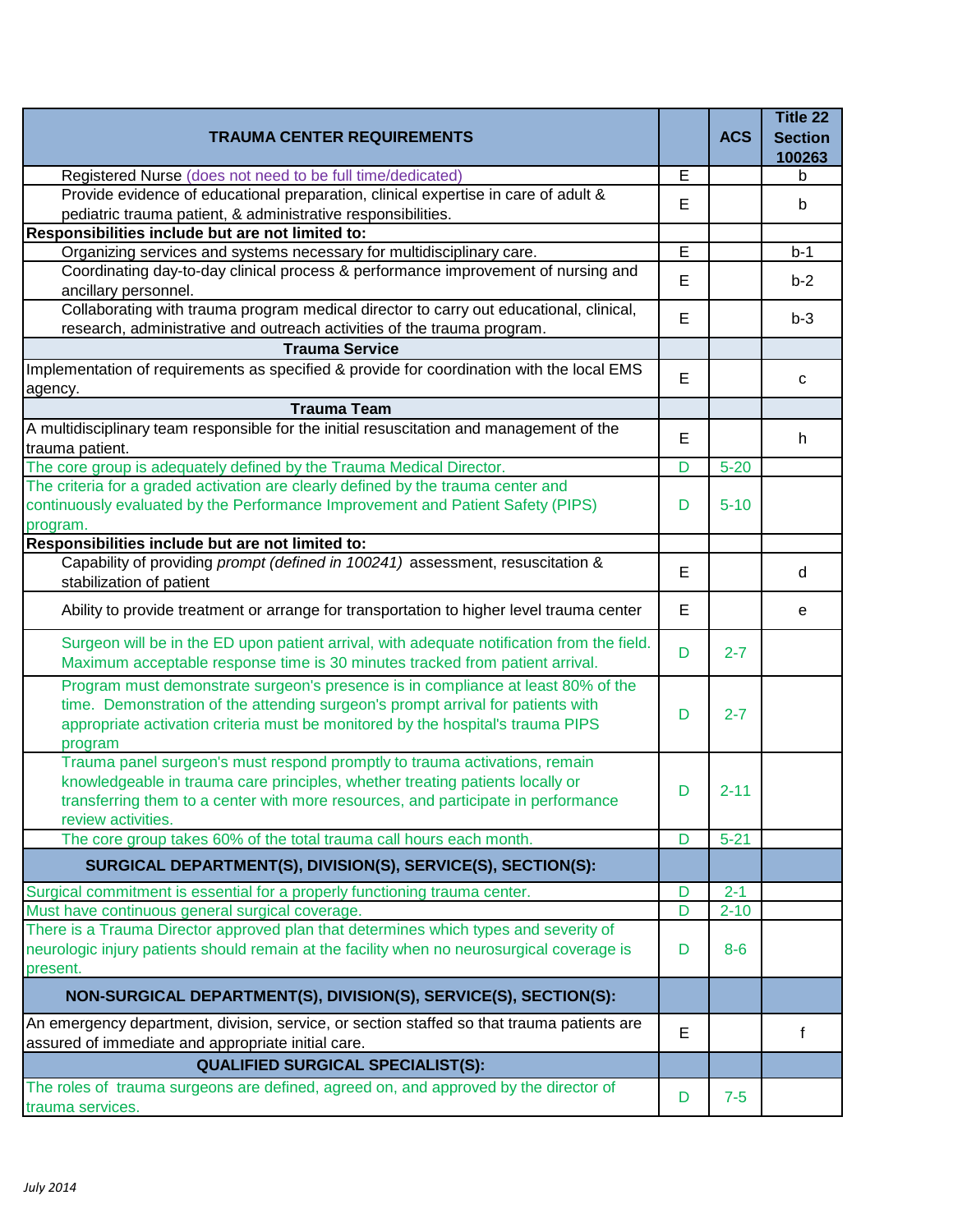| <b>TRAUMA CENTER REQUIREMENTS</b>                                                                                                                                                                                                                                                                                                                                                                                                                                                                                                                                                                                                           |   | <b>ACS</b> | Title 22<br><b>Section</b><br>100263 |
|---------------------------------------------------------------------------------------------------------------------------------------------------------------------------------------------------------------------------------------------------------------------------------------------------------------------------------------------------------------------------------------------------------------------------------------------------------------------------------------------------------------------------------------------------------------------------------------------------------------------------------------------|---|------------|--------------------------------------|
| All general surgeons on the trauma team have successfully completed the ATLS course at<br>least once.                                                                                                                                                                                                                                                                                                                                                                                                                                                                                                                                       | D | $6 - 11$   |                                      |
| <b>General</b>                                                                                                                                                                                                                                                                                                                                                                                                                                                                                                                                                                                                                              | E |            | $i-1$                                |
| An attendance threshold of 80% must be met for trauma surgeon presence in the                                                                                                                                                                                                                                                                                                                                                                                                                                                                                                                                                               | D | $6-6$      |                                      |
| emergency department (80% expected compliance for 30 minute reesponse time).                                                                                                                                                                                                                                                                                                                                                                                                                                                                                                                                                                |   |            |                                      |
| Trauma surgeon must have privileges in general surgery.                                                                                                                                                                                                                                                                                                                                                                                                                                                                                                                                                                                     | D | $6 - 3$    |                                      |
| <b>Orthopedic</b>                                                                                                                                                                                                                                                                                                                                                                                                                                                                                                                                                                                                                           | E | $11 - 65$  | $i-2$                                |
| An orthopaedic surgeon on call and available 24 hours a day.                                                                                                                                                                                                                                                                                                                                                                                                                                                                                                                                                                                | D | $9 - 11$   |                                      |
| Orthopedic surgeon is identified as the liaison to the trauma program.                                                                                                                                                                                                                                                                                                                                                                                                                                                                                                                                                                      | D | $9 - 4$    |                                      |
| Orthopedic surgeon has privileges in general orthopedic surgery.                                                                                                                                                                                                                                                                                                                                                                                                                                                                                                                                                                            | D | $9 - 15$   |                                      |
| <b>Neurosurgery</b>                                                                                                                                                                                                                                                                                                                                                                                                                                                                                                                                                                                                                         |   |            |                                      |
| There is a performance improvement program that convincingly demonstrates appropriate<br>care in the facility that treats neurotrauma patients.                                                                                                                                                                                                                                                                                                                                                                                                                                                                                             | D | $8 - 7$    |                                      |
| Can be provided through a transfer agreement (may show written IFT Plan).                                                                                                                                                                                                                                                                                                                                                                                                                                                                                                                                                                   | Ē |            | $i-3$                                |
| <b>QUALIFIED NON-SURGICAL SPECIALIST(S):</b>                                                                                                                                                                                                                                                                                                                                                                                                                                                                                                                                                                                                |   |            |                                      |
| <b>Emergency Medicine</b>                                                                                                                                                                                                                                                                                                                                                                                                                                                                                                                                                                                                                   |   |            |                                      |
| The roles of emergency physicians are defined, agreed on, and approved by the director of<br>trauma services.                                                                                                                                                                                                                                                                                                                                                                                                                                                                                                                               | D | $7 - 5$    |                                      |
| Emergency Medicine, in-house and immediately available must have 24-hour emergency<br>coverage by a physician.                                                                                                                                                                                                                                                                                                                                                                                                                                                                                                                              | E | $2 - 13$   | $j-1$                                |
| Emergency medicine in-house and immediately available (defined in 100237).                                                                                                                                                                                                                                                                                                                                                                                                                                                                                                                                                                  | Ē |            | $i-1$                                |
| ED has a designated emergency physician director supported by an appropriate number of                                                                                                                                                                                                                                                                                                                                                                                                                                                                                                                                                      |   |            |                                      |
| additional physicians to ensure immediate care for injured patients.                                                                                                                                                                                                                                                                                                                                                                                                                                                                                                                                                                        | D | $7 - 1$    |                                      |
| Emergency physicians cover in-house emergencies with PIPS process demonstrating the<br>efficacy of this practice (must show no untoward events).                                                                                                                                                                                                                                                                                                                                                                                                                                                                                            | D | $7 - 3$    |                                      |
| The physicians who are not board certified in emergency medicine who work in the<br>emergency department are current in ATLS.                                                                                                                                                                                                                                                                                                                                                                                                                                                                                                               | D | $7 - 15$   |                                      |
| The physicians who are board certified in emergency medicine who work in the emergency<br>department must successfully complete ATLS at least once.                                                                                                                                                                                                                                                                                                                                                                                                                                                                                         | D | 7.14       |                                      |
| Institutions in which there are emergency medicine residency training programs, supervision<br>is provided by an in-house attending emergency physician 24 hours a day.                                                                                                                                                                                                                                                                                                                                                                                                                                                                     | D | $7 - 4$    |                                      |
| Emergency physicians on the call panel are regularly involved in the care of injured patients.                                                                                                                                                                                                                                                                                                                                                                                                                                                                                                                                              | D | $7 - 7$    |                                      |
| Anesthesiology                                                                                                                                                                                                                                                                                                                                                                                                                                                                                                                                                                                                                              | E |            | $i-2$                                |
| On call and promptly (defined in 100241) available with a mechanism established to ensure<br>that the anesthesiologist is in the operating room when the patient arrives. This<br>requirement may be fulfilled by senior residents or certified registered nurse anesthetists<br>who are capable of assessing emergency situations in trauma patients and of providing any<br>indicated emergency anesthesia treatment and are supervised by the staff anesthesiologist.<br>In such cases, the staff anesthesiologist on call shall be advised about the patient, be<br>promptly available at all times, and be present for all operations. | Е | $11 - 1$   | $j-2$                                |
| Promptly available for airway problems.                                                                                                                                                                                                                                                                                                                                                                                                                                                                                                                                                                                                     | D | $11-2$     |                                      |
| Services are available 24 hours a day and present for all operations.                                                                                                                                                                                                                                                                                                                                                                                                                                                                                                                                                                       | D | $11 - 7$   |                                      |
| In trauma centers without in-house anesthesia services, protocols are in place to ensure the<br>timely arrival at the bedside of the anesthesia provider.                                                                                                                                                                                                                                                                                                                                                                                                                                                                                   | D | $11 - 8$   |                                      |
| In a center without anesthesia services, there is documentation of the presence of<br>physicians skilled in emergency airway management.                                                                                                                                                                                                                                                                                                                                                                                                                                                                                                    | D | $11 - 9$   |                                      |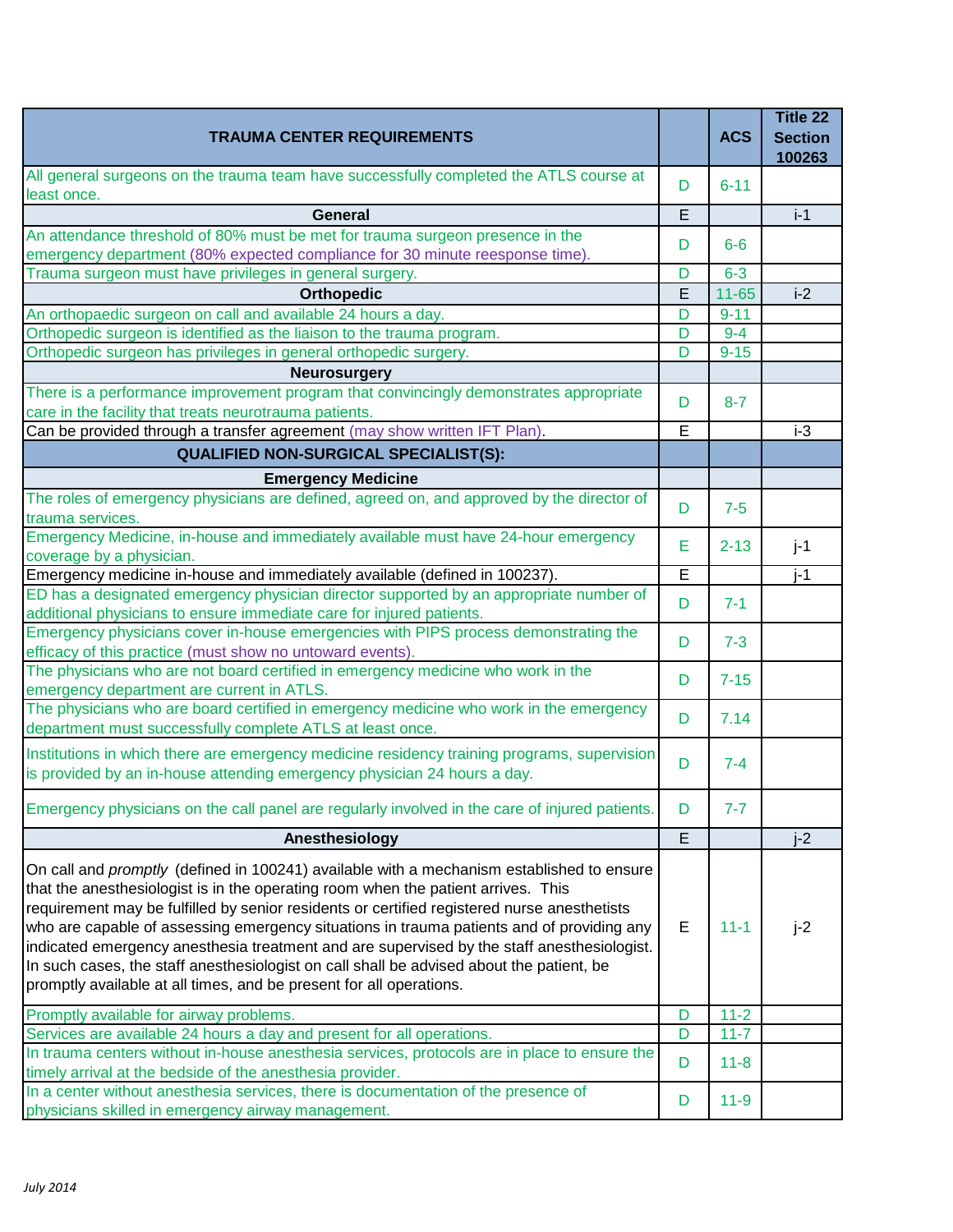| <b>TRAUMA CENTER REQUIREMENTS</b>                                                                                                                   |   | <b>ACS</b>            | Title 22<br><b>Section</b><br>100263 |
|-----------------------------------------------------------------------------------------------------------------------------------------------------|---|-----------------------|--------------------------------------|
| Availability of anesthesia services and the absence of delays in airway control or operations<br>are documented in the hospital PIPS process.       | D | $11 - 6$<br>$11 - 10$ |                                      |
| There is an anesthesiologist liaison designated to the trauma program, and identified.                                                              | D | $11 - 3$<br>$11 - 12$ |                                      |
| <b>Other Specialties</b>                                                                                                                            |   |                       |                                      |
| Internal Medicine Specialist must be available.                                                                                                     | D | $11 - 69$             |                                      |
| <b>SERVICE CAPABILITIES:</b>                                                                                                                        |   |                       |                                      |
| <b>Radiologic Service</b>                                                                                                                           |   |                       |                                      |
| Conventional radiography and CT in all trauma centers.                                                                                              |   | $11 - 36$             |                                      |
| The trauma center has policies designed to ensure that trauma patients who may require                                                              |   |                       |                                      |
| resuscitation and monitoring are accompanied by appropriately trained providers during<br>transportation to and while in the radiology department.  | D | $11 - 35$             |                                      |
| Shall have a radiological technician promptly (defined in 100241) available, in person or by                                                        |   |                       |                                      |
| teleradiology, when requested, for interpretation of radiographs, performance of complex                                                            | E | $11 - 28$             | $k-1$                                |
| imaging studies, or interventional procedures.                                                                                                      |   |                       |                                      |
| Diagnostic information is communicated in a written form and in a timely manner.                                                                    | D | $11 - 29$             |                                      |
| Critical information is verbally communicated to the trauma team.                                                                                   | D | $11 - 30$             |                                      |
| Final reports accurately reflect communications, including changes between preliminary and<br>final interpretations.                                | D | $11 - 31$             |                                      |
| Changes in interpretations are monitored through the PIPS program.                                                                                  | D | $11 - 32$             |                                      |
| When the CT technologist responds from outside the hospital, the PIPS program                                                                       | D | $11 - 39$             |                                      |
| documents the response time (arrive at hospital).<br><b>Respiratory Service</b>                                                                     |   |                       |                                      |
| There is a respiratory therapist available and on call 24 hours a day.                                                                              | D | $11 - 71$             |                                      |
| <b>Clinical laboratory Service</b>                                                                                                                  | Ē |                       | $k-2$                                |
| Comprehensive blood bank or access to community central blood bank.                                                                                 | E |                       | $k-2$                                |
| Clinical laboratory services promptly (defined in 100241) available.                                                                                | E |                       | $k-2$                                |
| Laboratory services are available 24 hours per day for the standard analysis of blood, urine,                                                       |   |                       |                                      |
| and other body fluids, including microsampling when appropriate.                                                                                    | D | $11 - 75$             |                                      |
| The blood bank must be capable of blood typing and cross matching.                                                                                  | D | $11 - 76$             |                                      |
| The blood bank must have an adequate supply of red blood cells, fresh frozen plasma,                                                                |   |                       |                                      |
| platelets, cryoprecipitate, and appropriate coagulation factors to meet the needs of injured<br>patients.                                           | D | $11 - 77$             |                                      |
| The capability for coagulation studies, blood gases, and microbiology must be available 24<br>hours a day.                                          | D | $11 - 78$             |                                      |
| <b>Other Services</b>                                                                                                                               |   |                       |                                      |
| The hospital must provide physical therapy services.                                                                                                | D | $12 - 2$              |                                      |
| The hospital must provide social services.                                                                                                          | D | $12 - 3$              |                                      |
| <b>Surgical Services</b>                                                                                                                            |   |                       |                                      |
| Shall have an operating suite available or being utilized for trauma patients.                                                                      | E | $9 - 2$               | $k-3$                                |
| Operating room staff, promptly (defined in 100241) available.                                                                                       | E | $11 - 18$             | $k-3-A$                              |
| A mechanism for documenting trauma surgeon presence in the operating room for all<br>trauma operations is in place.                                 | D | $6 - 8$               |                                      |
| The operating room has the essential equipment.                                                                                                     | D | $11 - 20$             |                                      |
| There is craniotomy equipment that offers neurosurgery services.                                                                                    | D | $11 - 22$             |                                      |
| Appropriate surgical equipment and supplies which have been approved by the EMS                                                                     | Е |                       | $k-3-B$                              |
| Agency.                                                                                                                                             |   |                       |                                      |
| The PIPS program evaluates operating room availability and delays when an on-call team is<br>used (PI data must show no delays in obtaining an OR). | D | $11 - 19$             |                                      |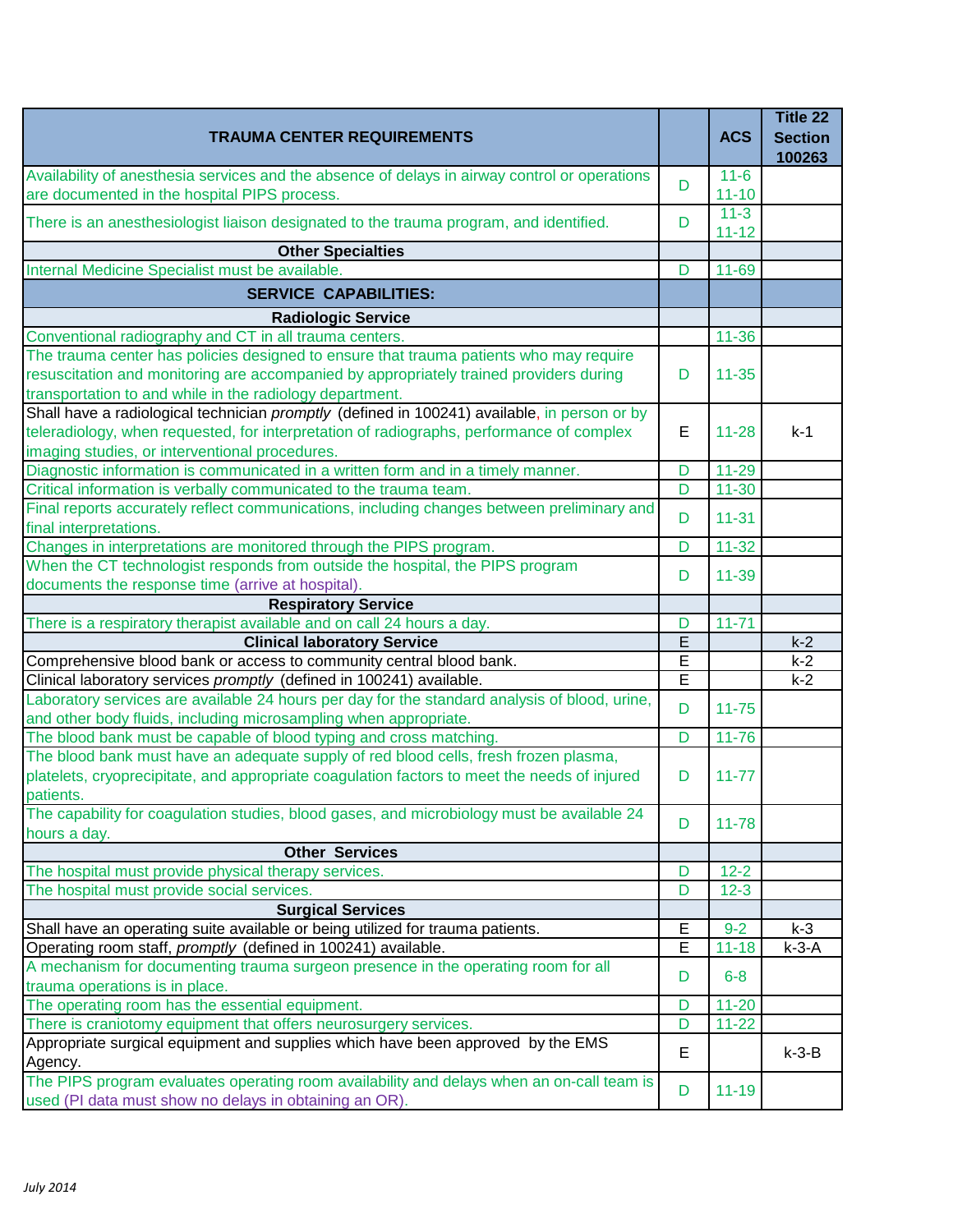| <b>TRAUMA CENTER REQUIREMENTS</b>                                                                                                                                                |        | <b>ACS</b>            | Title 22<br><b>Section</b><br>100263 |
|----------------------------------------------------------------------------------------------------------------------------------------------------------------------------------|--------|-----------------------|--------------------------------------|
| The PACU has qualified nurses available 24 hours per day as needed during the patient's<br>post-anesthesia recovery phase.                                                       | D      | $11 - 24$             |                                      |
| The PACU is covered by a call team from home with documentation by the PIPS program<br>that PACU nurses are available and delays are not occurring.                              | D      | $11 - 25$             |                                      |
| The PACU has the necessary equipment to monitor and resuscitate patients.                                                                                                        | D      | $11 - 26$             |                                      |
| The PIPS process ensures that the PACU has the necessary equipment to monitor and<br>resuscitate patients.                                                                       | D      | $11 - 27$             |                                      |
| <b>Intensive Care Service</b>                                                                                                                                                    |        |                       |                                      |
| The trauma center has a surgical director or co-director for the ICU who is responsible for<br>setting policies and administration related to trauma ICU patients.               | D      | $11 - 45$             |                                      |
| The surgical director or the co-director must be a surgeon, who is credentialed by the<br>hospital to care for ICU patients, and who participates in the PIPS process.           | D      | $11 - 52$             |                                      |
| The trauma surgeon remains in charge of patients in the ICU.                                                                                                                     | D      | $11 - 46$             |                                      |
| The trauma services retains responsibility for patients and coordinates all therapeutic<br>decisions appropriate for its level.                                                  | D      | $11 - 53$             |                                      |
| When a critically ill trauma patient is treated locally, there must be a mechanism in place to<br>provide prompt availability of ICU physician coverage 24 hours per day.        | D      | $11 - 49$             |                                      |
| The trauma surgeon is kept informed of and concurs with major therapeutic and<br>management decisions made by the ICU team.                                                      | D      | $11 - 54$             |                                      |
| Coverage of emergencies in the ICU does not leave the emergency department without<br>appropriate physician coverage.                                                            | D      | $11 - 56$             |                                      |
| Qualified specialist (defined in 100242) promptly (defined in 100241) available to care for<br>trauma patients ICU.                                                              | E      |                       | g                                    |
| Qualified specialist may be a resident with 2 years of training who is supervised by staff<br>intensivist or attending surgeon who participates in all critical decision making. | E      |                       | $g-2$                                |
| Qualified specialist (defined in 100242) shall be a member of the trauma team.                                                                                                   | E      |                       | $g-3$                                |
| Appropriate equipment and supplies determined by physician responsible for intensive care<br>service and the trauma program medical director.                                    | E      | $11 - 60$             | $g-1$                                |
| There is intracranial pressure monitoring equipment if the center admits neurotrauma<br>patients.                                                                                | D      | $11 - 62$             |                                      |
| A qualified nurse (meets hospital criteria to work in ICU) is available 24 hours per day to<br>provide care during the ICU phase.                                                | D      | $11 - 58$             |                                      |
| The patient / nurse ratio does not exceed 2:1 for critically ill patients in the ICU.                                                                                            | D      | $11 - 59$             |                                      |
| Burn Center - In House or Transfer Agreement (may show written IFT Plan)<br><b>Pediatric Care</b>                                                                                | E<br>Ē |                       | $j-3-A$<br>$-3 - B$                  |
| Rehabilitation Center - May be provided by written transfer agreement (may show written<br>IFT Plan).                                                                            | E      |                       | $j-3-C$                              |
| TRAUMA CENTERS SHALL HAVE THE FOLLOWING SERVICES AND PROGRAMS<br>(special license or permit not required):                                                                       |        |                       |                                      |
| <b>Pediatric Service</b>                                                                                                                                                         |        |                       |                                      |
| Any adult center that annually admits 100 or more injured children younger than 15                                                                                               |        |                       |                                      |
| years must fulfill the following additional criteria demonstrating their capability to<br>care for injured children:                                                             |        |                       |                                      |
| Trauma surgeons must be credentialed for pediatric trauma care by the hospital's<br>credentialing body.                                                                          | D      | $2 - 14$<br>$10 - 30$ |                                      |
| There must be a pediatric emergency department area.                                                                                                                             | D      | $2 - 15$<br>$10 - 31$ |                                      |
| A pediatric intensive care area.                                                                                                                                                 | D      | $2 - 15$<br>$10 - 31$ |                                      |
| Appropriate resuscitation equipment.                                                                                                                                             | D      | $2 - 15$<br>$10-31$   |                                      |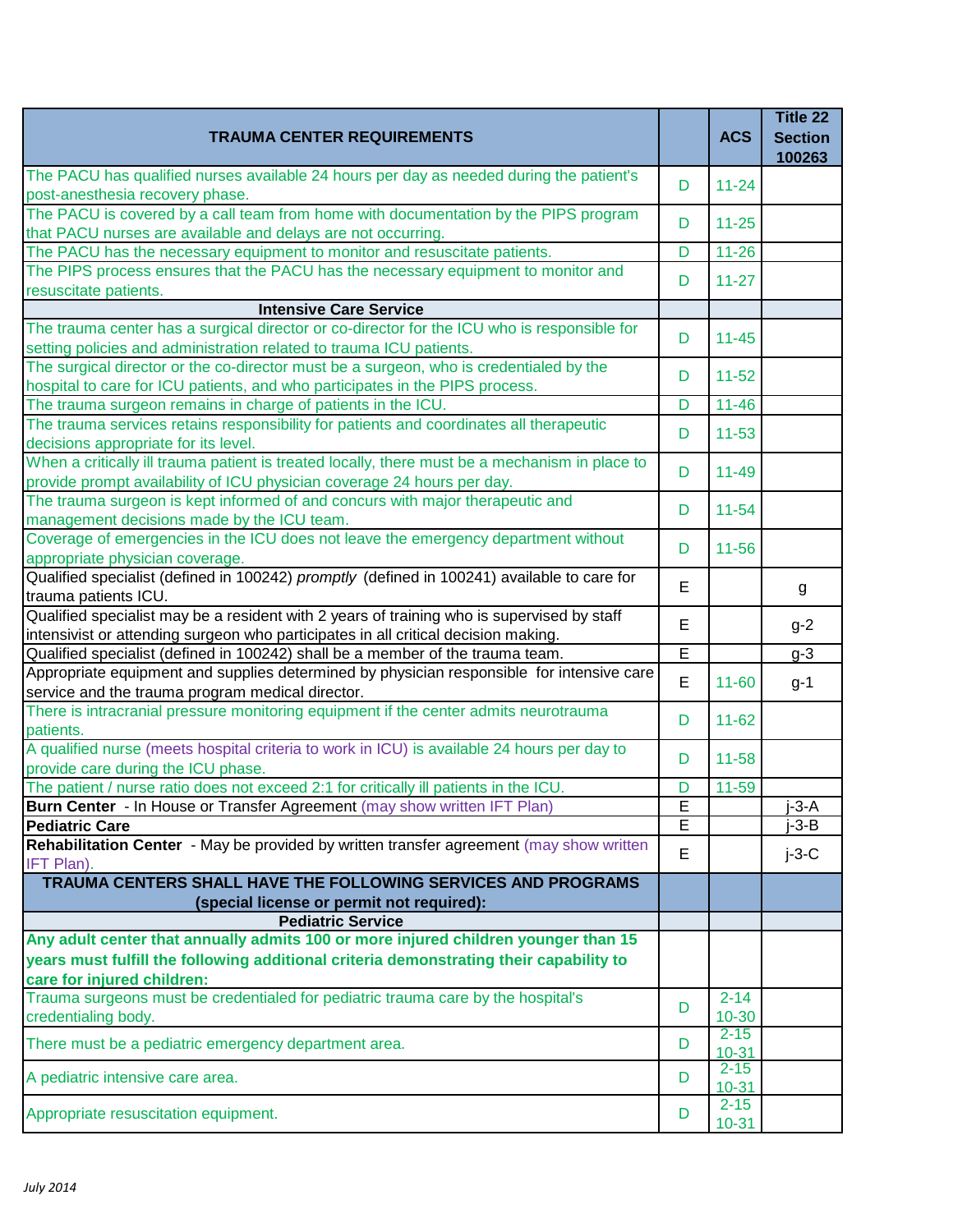| <b>TRAUMA CENTER REQUIREMENTS</b>                                                                                                                                                                                                                                                                                   |                         | <b>ACS</b>            | Title 22<br><b>Section</b><br>100263 |
|---------------------------------------------------------------------------------------------------------------------------------------------------------------------------------------------------------------------------------------------------------------------------------------------------------------------|-------------------------|-----------------------|--------------------------------------|
| A pediatric-specific trauma PIPS program.                                                                                                                                                                                                                                                                           | D                       | $2 - 15$<br>$10 - 31$ |                                      |
| For adult trauma centers admitting fewer than 100 injured children younger than 15<br>years, the above resources are desirable. The hospitals must, however, review the<br>care of their injured children through their PIPS program.                                                                               | D                       | $2 - 16$<br>$10 - 32$ |                                      |
| Written interfacility transfer agreements (may show written IFT Plan) with Level I and Level<br>Il trauma centers, Level I or II Pediatric Trauma centers or other specialty care centers, for<br>the immediate transfer of those patients for whom most appropriate medical care requires<br>additional resources. | E                       | $8 - 8$               |                                      |
| <b>Outreach Program</b>                                                                                                                                                                                                                                                                                             |                         |                       |                                      |
| Telephone and on-site physician consultations with physicians in the community and<br>outlying areas.                                                                                                                                                                                                               | E                       |                       | $m-1$                                |
| Trauma prevention for general public.                                                                                                                                                                                                                                                                               | E                       |                       | $m-2$                                |
| The trauma center is involved in prevention activities, including public educational activities.                                                                                                                                                                                                                    | D                       | $17 - 3$              |                                      |
| The trauma center participates in injury prevention.                                                                                                                                                                                                                                                                | D                       | $18-1$                |                                      |
| <b>Continuing Education</b>                                                                                                                                                                                                                                                                                         |                         |                       | n                                    |
| Staff physicians:                                                                                                                                                                                                                                                                                                   | E                       |                       | $n-1$                                |
| All general surgeons and emergency medicine physicians on the trauma team have<br>successfully completed the ATLS course at least once.                                                                                                                                                                             | D                       | $17 - 7$              |                                      |
| Staff nurses:                                                                                                                                                                                                                                                                                                       | Ē                       |                       | $n-2$                                |
| The hospital provides a mechanism for trauma-related education for nurses involved in<br>trauma care.                                                                                                                                                                                                               | D                       | $17-6$                |                                      |
| Staff allied health personnel                                                                                                                                                                                                                                                                                       | E                       |                       | $n-3$                                |
| <b>EMS</b> personnel                                                                                                                                                                                                                                                                                                | E                       |                       | $n-4$                                |
| Other community physicians and health care personnel                                                                                                                                                                                                                                                                | E                       |                       | $n-5$                                |
| Must engage in public and professional education.                                                                                                                                                                                                                                                                   | $\overline{\mathsf{D}}$ | $17 - 1$              |                                      |
| <b>Disaster Preparedness</b>                                                                                                                                                                                                                                                                                        |                         |                       |                                      |
| The hospital meets the disaster-related requirements of the Joint Commission.                                                                                                                                                                                                                                       | D                       | $20-1$                |                                      |
| A trauma panel surgeon is a member of the hospital's disaster committee.                                                                                                                                                                                                                                            | D                       | $20 - 2$              |                                      |
| Hospital drills that test the individual hospital's disaster plan are conducted at least every 6<br>months.                                                                                                                                                                                                         | D                       | $20-3$                |                                      |
| The trauma center has a hospital disaster plan described in the hospital disaster manual.                                                                                                                                                                                                                           | D.                      | $20 - 4$              |                                      |
| <b>Organ Procurement</b>                                                                                                                                                                                                                                                                                            |                         |                       |                                      |
| The trauma center has an established relationship with a recognized Organ Procurement<br>Office (OPO).                                                                                                                                                                                                              | D                       | $21 - 1$              |                                      |
| There are written policies for triggering notification of the OPO.                                                                                                                                                                                                                                                  | D                       | $21 - 2$              |                                      |
| The PIPS process reviews the organ donation rate.                                                                                                                                                                                                                                                                   | D                       | $21 - 3$              |                                      |
| There are written protocols for declaration of brain death.                                                                                                                                                                                                                                                         | D                       | $21 - 4$              |                                      |
| <b>Performance Improvement</b>                                                                                                                                                                                                                                                                                      |                         |                       | 100265                               |
| Must have a quality improvement process in place must be consistently functional, with<br>structure, process and outcome evaluations for the trauma population (PIPS).                                                                                                                                              | E                       | $16 - 1$<br>$16 - 27$ |                                      |
| Must have improvement process in place to identify root causes of problems.                                                                                                                                                                                                                                         | E                       |                       |                                      |
| Must have interventions to reduce or eliminate the causes.                                                                                                                                                                                                                                                          | E                       |                       |                                      |
| Must take steps/actions to correct the problems identified.                                                                                                                                                                                                                                                         | E                       |                       |                                      |
| A detailed audit of all trauma -related deaths, major complications and transfers.                                                                                                                                                                                                                                  | E                       |                       |                                      |
| Programs that admit more than 10% of injured patients to nonsurgical services have<br>demonstrated the appropriateness of that practice through the PIPS process.                                                                                                                                                   | D                       | $5 - 11$              |                                      |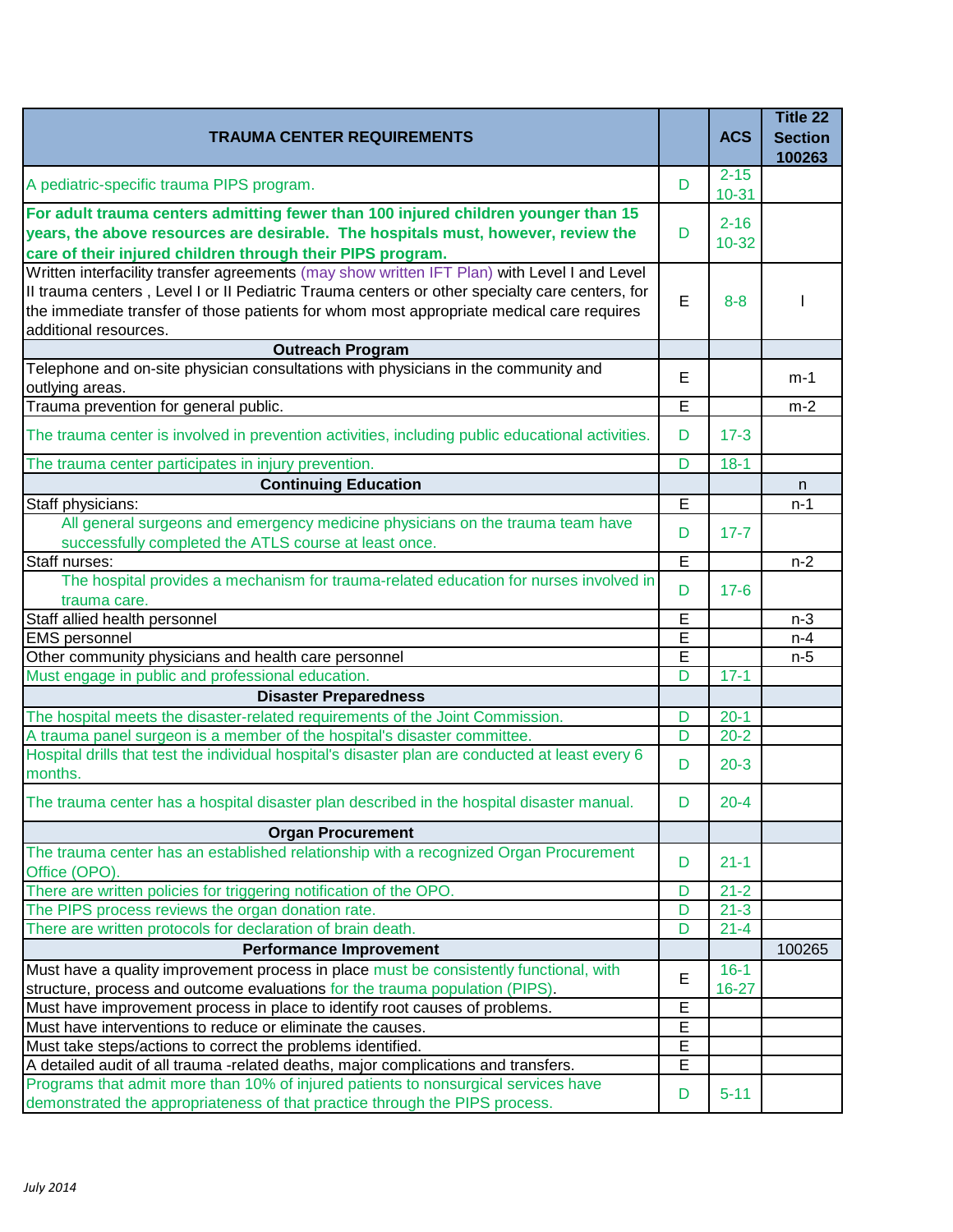| <b>TRAUMA CENTER REQUIREMENTS</b>                                                                                                                                                                                                               |   | <b>ACS</b>                     | Title 22<br><b>Section</b><br>100263 |
|-------------------------------------------------------------------------------------------------------------------------------------------------------------------------------------------------------------------------------------------------|---|--------------------------------|--------------------------------------|
| There is a method to identify injured patients, monitor the provisions of health care services,<br>make periodic rounds, and hold formal and informal discussions with individual<br>practitioners.                                             | D | $5 - 16$                       |                                      |
| The PIPS program is supported by a reliable method of data collection that consistently<br>gathers valid and objective information necessary to identify opportunities for improvement.                                                         | D | $16 - 2$                       |                                      |
| The program is able to demonstrate that the trauma registry supports the PIPS process.                                                                                                                                                          | D | $16 - 3$                       |                                      |
| A designated emergency physician is available to the trauma director for PIPS issues that<br>occur in the emergency department.                                                                                                                 | D | $7 - 9$                        |                                      |
| The process of analysis includes multidisciplinary review.                                                                                                                                                                                      | D | $16 - 4$                       |                                      |
| The process of analysis occurs at regular intervals to meet the needs of the program.                                                                                                                                                           | D | $16 - 5$                       |                                      |
| The results of analysis define corrective strategies.                                                                                                                                                                                           | D | $16 - 6$                       |                                      |
| The results of analysis and corrective strategies are documented.                                                                                                                                                                               | D | $16 - 7$                       |                                      |
| The trauma program is empowered to address issues that involve multiple disciplines.                                                                                                                                                            | D | $16 - 8$                       |                                      |
| The trauma program has adequate administrative support and defined lines of authority that                                                                                                                                                      | D | $16-9$                         |                                      |
| ensure comprehensive evaluation of all aspects of trauma care.<br>The trauma program has a medical director with the authority and administrative support to<br>lead the program.                                                               | D | $16 - 10$                      |                                      |
| The Trauma Medical Director has sufficient authority to set the qualifications for the trauma<br>service members.                                                                                                                               | D | $16 - 11$                      |                                      |
| The Trauma Medical Director has sufficient authority to recommend changes for the trauma<br>panel based upon performance reviews.                                                                                                               | D | $16 - 12$                      |                                      |
| Deaths are systematically categorized as:<br>1. Unanticipated mortality with opportunity for improvement<br>2. Anticipated mortality with opportunity for improvement<br>3. Mortality without opportunity for improvement.                      | D | $16 - 25$                      |                                      |
| When a consistent problem or inappropriate variation is identified, corrective actions are<br>taken and documented.                                                                                                                             | D | 16-26                          |                                      |
| Identified problem trends undergo multidisciplinary peer review by the Trauma Peer Review<br>Committee.                                                                                                                                         | D | $16 - 13$                      |                                      |
| A multidisciplinary trauma peer review committee that includes all members of the trauma<br>team and chaired by the Trauma Medical Director.                                                                                                    | E | $5 - 18$<br>$6-9$<br>$16 - 19$ | a                                    |
| The multidisciplinary trauma program continuously evaluates its process and outcomes to<br>ensure optimal and timely care.                                                                                                                      | D | $5 - 4$                        |                                      |
| There must be a Trauma Program Operational Process Performance Improvement<br>Committee.                                                                                                                                                        | D | $5 - 23$                       |                                      |
| The trauma center is able to separately identify the trauma patient population for review.                                                                                                                                                      | D | $16 - 14$                      |                                      |
| There is a process to address trauma program operational issues.                                                                                                                                                                                | D | $16 - 15$                      |                                      |
| There is documentation reflecting the review of operational issues and, when appropriate,<br>the analysis and proposed corrective actions.                                                                                                      | D | $16 - 16$                      |                                      |
| The process identifies problems.                                                                                                                                                                                                                | D | $16 - 17$                      |                                      |
| The process demonstrates problem resolution (loop closure).                                                                                                                                                                                     | D | $16 - 18$                      |                                      |
| Participation in the trauma data management system.                                                                                                                                                                                             | E |                                | b                                    |
| Participation in the local EMS Agency trauma evaluation committee.                                                                                                                                                                              | E |                                | $\mathbf{C}$                         |
| Have a written system in place for patients, parents of minor children who are patients, legal<br>guardians of children who are patients, and or primary care givers of children who are<br>patients to provide input and feedback to hospital. | Е |                                | d                                    |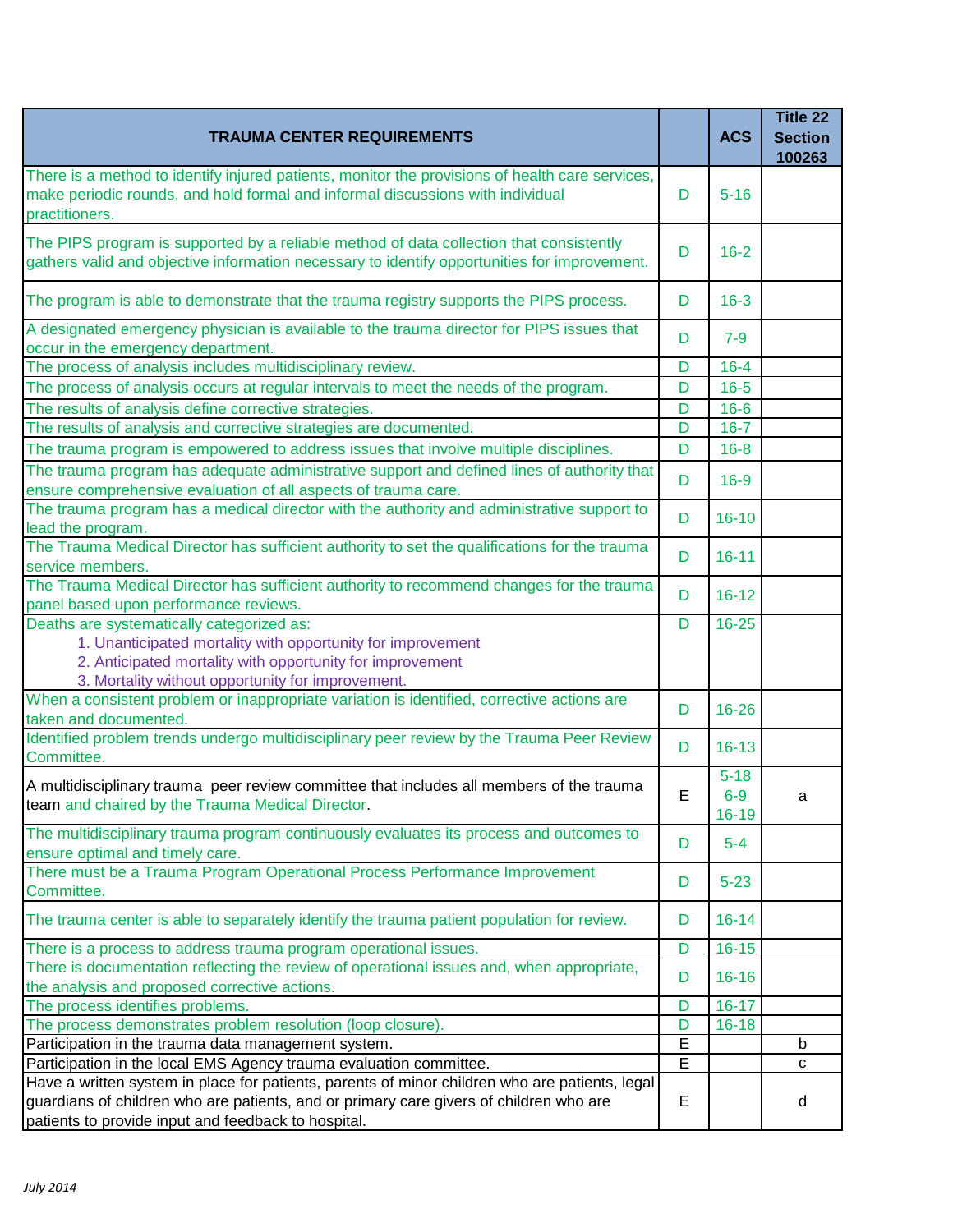| <b>TRAUMA CENTER REQUIREMENTS</b>                                                                                                                                                                                                                                                                            |   | <b>ACS</b>                        | Title 22<br><b>Section</b><br>100263 |
|--------------------------------------------------------------------------------------------------------------------------------------------------------------------------------------------------------------------------------------------------------------------------------------------------------------|---|-----------------------------------|--------------------------------------|
| The criteria for the highest level of activations are clearly defined and evaluated by the PIPS                                                                                                                                                                                                              | D | $6 - 7$                           |                                      |
| program.<br>The following criteria must be included in the highest level of activation:<br>1. BP <90 and age specific for pediatrics<br>2. GSW neck, chest, abdomen<br>3. GCS <8 with trauma<br>4. IFT receiving blood<br>5. Intubated at scene<br>6. Respiratory compromise<br>7. ED Physician's discretion |   |                                   |                                      |
| 8. Cardiac Arrest<br>9. Hanging if meets 1-6                                                                                                                                                                                                                                                                 |   |                                   |                                      |
| Follow applicable provisions of Evidence Code Section 1157.7 to ensure confidentiality.                                                                                                                                                                                                                      | E |                                   | e                                    |
| The Trauma Medical Director documents the dissemination of information from the peer<br>review committee.                                                                                                                                                                                                    | D | $16 - 23$                         |                                      |
| In circumstances when attendance is not mandated (non-core members), the Trauma<br>Medical Director ensures and documents dissemination of information from the peer review<br>committee.                                                                                                                    | D | $5 - 22$<br>$16 - 22$             |                                      |
| The trauma multidisciplinary peer review committee attendance by the Trauma Medical<br>Director and specialty representatives is at least 50%.                                                                                                                                                               | D | $16 - 20$                         |                                      |
| The PIPS process reviews the appropriateness of the decision to transfer or retain major<br>orthopedic trauma.                                                                                                                                                                                               | D | $9 - 10$                          |                                      |
| Orthopedic services participates actively with overall trauma PIPS program and the Trauma<br>Program Operational Process Performance Committee.                                                                                                                                                              | D | $9 - 12$                          |                                      |
| Adequate (>50%) attendance by general surgery (core group) at the multidisciplinary peer<br>review committee is documented.                                                                                                                                                                                  | D | $5 - 19$<br>$6 - 10$<br>$16 - 21$ |                                      |
| Orthopedic trauma liaison or representative attends a minimum of 50% of the<br>multidisciplinary peer review meetings.                                                                                                                                                                                       | D | $9 - 13$                          |                                      |
| The anesthesia resident participates in the trauma PIPS process.                                                                                                                                                                                                                                             | D | $11 - 13$                         |                                      |
| The anesthesiology representative or designee to the trauma program attends at least 50%<br>of the multidisciplinary peer review meetings.                                                                                                                                                                   | D | $11 - 14$                         |                                      |
| A representative from the emergency department participates in the pre-hospital PIPS<br>program.                                                                                                                                                                                                             | D | 7-8                               |                                      |
| There is emergency physician participation with the overall trauma PIPS program and the<br>Trauma Program Operational Process Performance Committee.                                                                                                                                                         | D | $7 - 10$                          |                                      |
| The emergency medicine representative or designee to the multi-disciplinary peer review<br>committee attends a minimum of 50% of these meetings.                                                                                                                                                             | D | $7 - 11$                          |                                      |
| Evidence of appropriate participation and acceptable attendance is documented in the PIPS<br>process.                                                                                                                                                                                                        | D | $16 - 24$                         |                                      |
| <b>Interfacility Transfer of Trauma Patients</b>                                                                                                                                                                                                                                                             |   |                                   | 100266                               |
| Transfers shall be medically prudent as determined by the trauma surgeon of record.                                                                                                                                                                                                                          | Е |                                   | a-1                                  |
| Shall be in accordance with the local EMS Agency interfacility transfer policies.                                                                                                                                                                                                                            | E |                                   | $a-2$                                |
| The decision to transfer an injured patient to a specialty care facility in an acute situation is<br>based solely on the needs of the patient; for example, payment method is not considered.                                                                                                                | D | $4 - 2$                           |                                      |
| Well defined transfer plan.                                                                                                                                                                                                                                                                                  | D | $2 - 13$                          |                                      |
| Written transfer agreements exists with receiving trauma centers; with appropriate Level I<br>and Level II centers.                                                                                                                                                                                          | Е | $8 - 8$                           | b                                    |